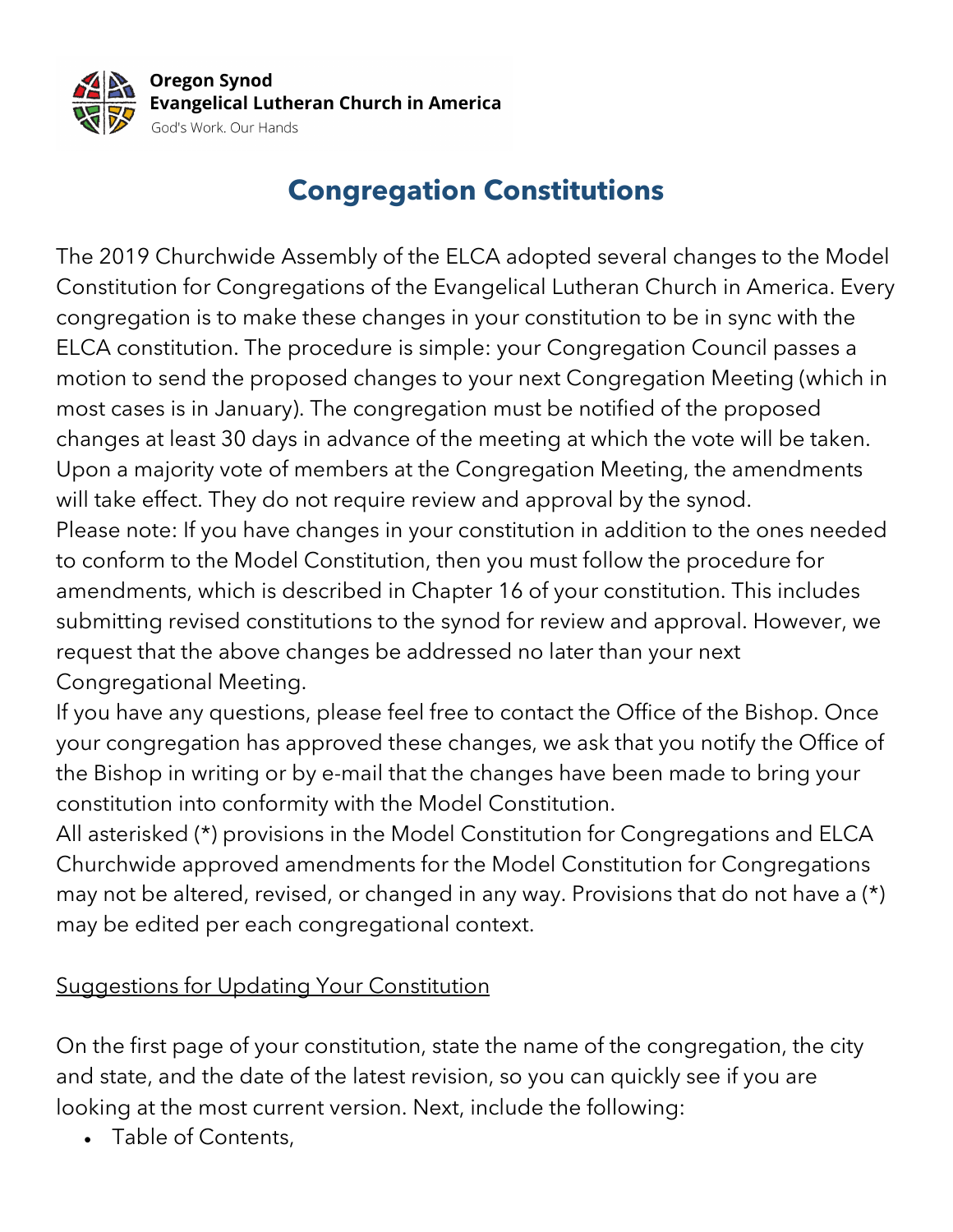- Codification Explanation (as written in the Introduction to the "ELCA Model Constitution for Congregations"),
- Required Provisions statement in quotations (as written in the Introduction to the "ELCA Model Constitution for Congregations"), and,
- A list of dates the constitution has been amended by the congregation and approved by the synod, at the end of the constitution

Dealing with Optional Amendments, Bylaws and Continuing Resolutions - unique to each congregation

- 1. Optional Amendments suggested by ELCA are not marked with an asterisk \*.
- 2. Revise your congregation's bylaws and continuing resolutions as needed. Follow the process as stated in Chapter 17. Bylaws and Chapter 18. Continuing Resolutions
- 3. Plan to integrate bylaws and continuing resolutions into the constitution (see the Introduction to the ELCA Model Constitution for Congregations 2019). You may place the bylaw or continuing resolution following the appropriate constitution provision. A bylaw or continuing resolution will be distinguished by its numbering. For example:

C10.01. The annual meeting of this congregation shall be held at a time specified in the bylaws.

C10.01.01. The annual meeting shall be the third Sunday in January.

## Suggested Procedure

- 1. Form a small committee (3 to 5 people) to look at all documents listed in the model constitution as well as the congregation's current constitution, bylaws and continuing resolutions. It is okay to consult the synod Constitution Review Team at any time through the process: better earlier than later!
- 2. Prepare a draft of revisions: use underline for additions and strikethrough for deletions to show how the current document will change.
- 3. Share the draft with the Synod Constitution Review team for possible changes.
- 4. Present suggested revisions to Congregation Council. (More than 30 days before congregation meeting for required amendments, 60 days before congregation meeting for optional amendments and bylaws. \*C16.03, \*C17.03) Continuing Resolutions may be enacted or amended by Congregation Council or by the congregation. (\*C18.01 and \*C18.02)